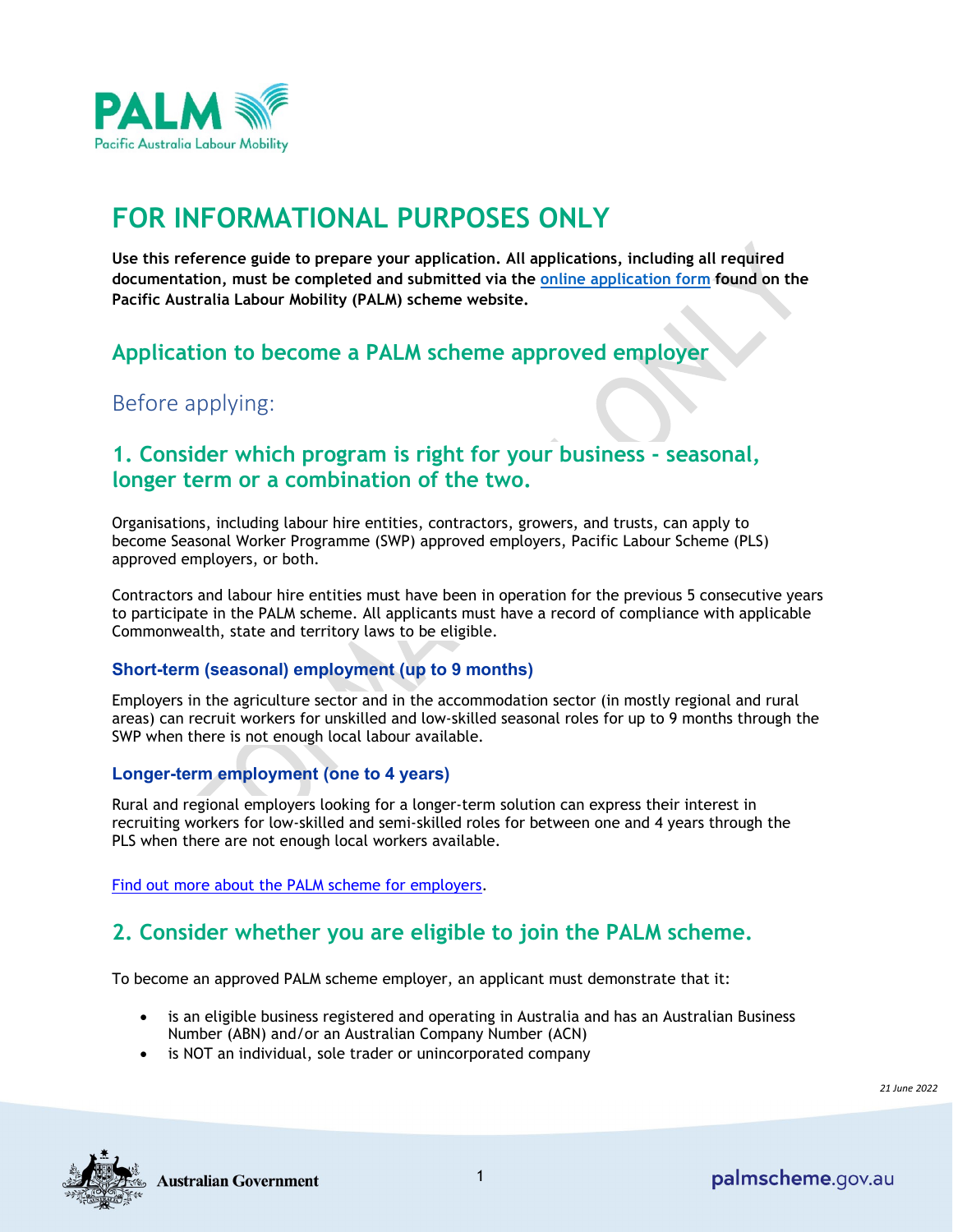- is an 'organisation' for the purposes of the Migration Regulations 1994 (the Department of Home Affairs will assess this criterion)
- has good immigration practices and a history of compliance with immigration legislation (the Department of Home Affairs will conduct an immigration integrity check)
- has a history of compliance with Australian workplace relations, work health and safety legislation, and other relevant laws (the Fair Work Ombudsman will prepare a workplace compliance history check)
- can demonstrate that its directors, partners, or trustees have a history of compliance with the above laws (noting where there has been non-compliance, this must be disclosed, and non-disclosure can result in the application being rejected)
- has or can obtain a labour hire license if applicable (not required for direct employers)
- is in a sound financial position a financial viability assessment will be conducted to determine if the business can meet the upfront costs associated with recruiting seasonal workers including:
	- o at least 3 years of financial solvency for a direct employer
	- $\circ$  and at least 3 years of financial solvency and 5 years of continuous operation for a labour hire/contractor employer.

The applicant must also demonstrate it understands and will comply with the requirements of becoming an approved employer (as outlined in the SWP and PLS deeds and approved employer guidelines).

If an approved employer provides information in its application that is incorrect, dishonest, or misleading, this may result in the Australian Government rejecting the application.

# **3. Complete all steps of the application.**

To participate as an approved employer, all applicants must successfully complete a 4-step application process:

- 1. Complete the application form and click submit.
- 2. If the application is successful, apply to become a temporary activity sponsor (TAS) through the Department of Home Affairs. Businesses must be approved as a TAS to be able to sponsor workers from participating countries to come to Australia.
- 3. Enter into a Deed of Agreement/s.
- 4. Employ workers under the SWP or PLS, in accordance with the obligations under the Deed/s of Agreement, applicable program guidelines and the temporary activities sponsorship.

#### **Seasonal Worker Programme**

Once approved, applicants enter into a Deed of Agreement with the Australian Government through the Department of Foreign Affairs and Trade (DFAT) and enter a sponsorship arrangement with the Department of Home Affairs.

New SWP approved employers are generally approved to recruit only a small number of seasonal workers for their first placement (known as a 'recruitment cap'). This provides new SWP approved employers the opportunity to adjust to their obligations and responsibilities while working with a manageable number of seasonal workers in their first placement.

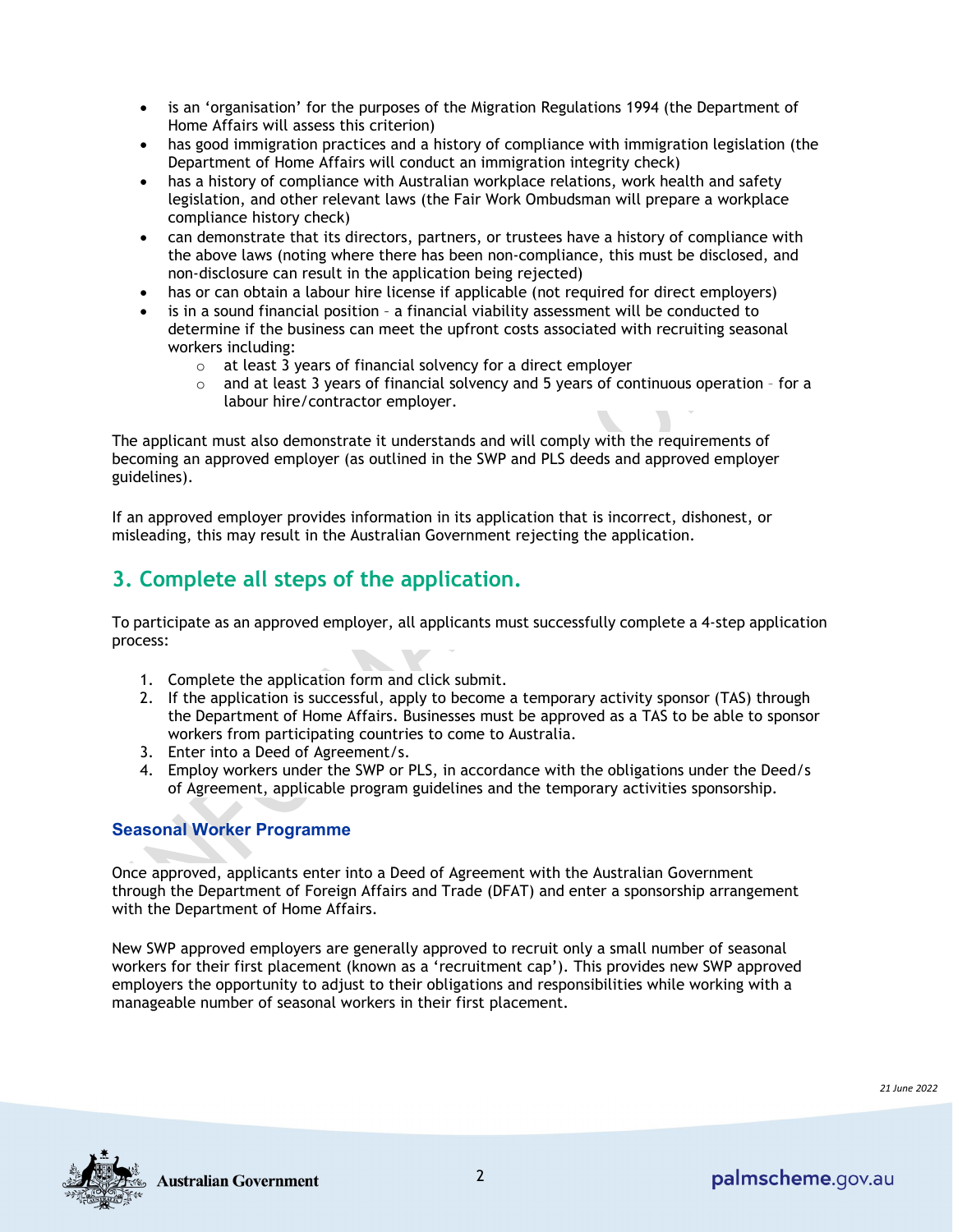SWP approved employers must have DFAT's written approval to participate in the program and recruit workers prior to seasonal workers commencing a placement. DFAT and the PLF will monitor SWP approved employers during each placement to ensure compliance with program requirements. The recruitment cap will be reviewed at the end of the placement and changes will be made where appropriate.

#### **Pacific Labour Scheme**

Once approved, applicants enter into a Deed of Agreement with the Australian Government through the Department of Foreign Affairs and Trade (DFAT) and enter into a sponsorship arrangement with the Department of Home Affairs.

DFAT and the PLF will monitor PLS employers during each placement to ensure compliance with program requirements.

#### **Processing times**

Currently the process is taking at least 3 months (once all documentation has been provided), plus the time required to obtain your TAS from the Department of Home Affairs.

To ensure the timely processing of an application, entities are encouraged to provide all requested information and to respond to questions fully and truthfully at the time of submission.

#### **Number of applications in any 12-month period**

An applicant may only apply for approved employer status in the SWP or the PLS twice in any 12 month period from the date of submitting their first application.

If an applicant does not achieve approved employer status within 12 months of the date of applying, its application will lapse. The applicant will then need to submit a new application if it remains interested in becoming an approved employer for the SWP or PLS.

### **4. Use this reference guide to ensure you have the required documents for your online application.**

#### **Financial information**

It is important the applicant demonstrate they are financially sound, sustainable and have the finances in place to cover the upfront and ongoing costs of engaging the requested number of workers.

If the financial information requested is incomplete or does not demonstrate compliance with the requirements, the application could be delayed or not accepted. If these financial statements do not demonstrate access to sufficient funds to meet the upfront or ongoing costs, other documentation may be requested.

Please note: Financial information provided should be for the applicant that is applying to be the approved employer. If this is a trust, the statements should be for the trust and not the trustee.

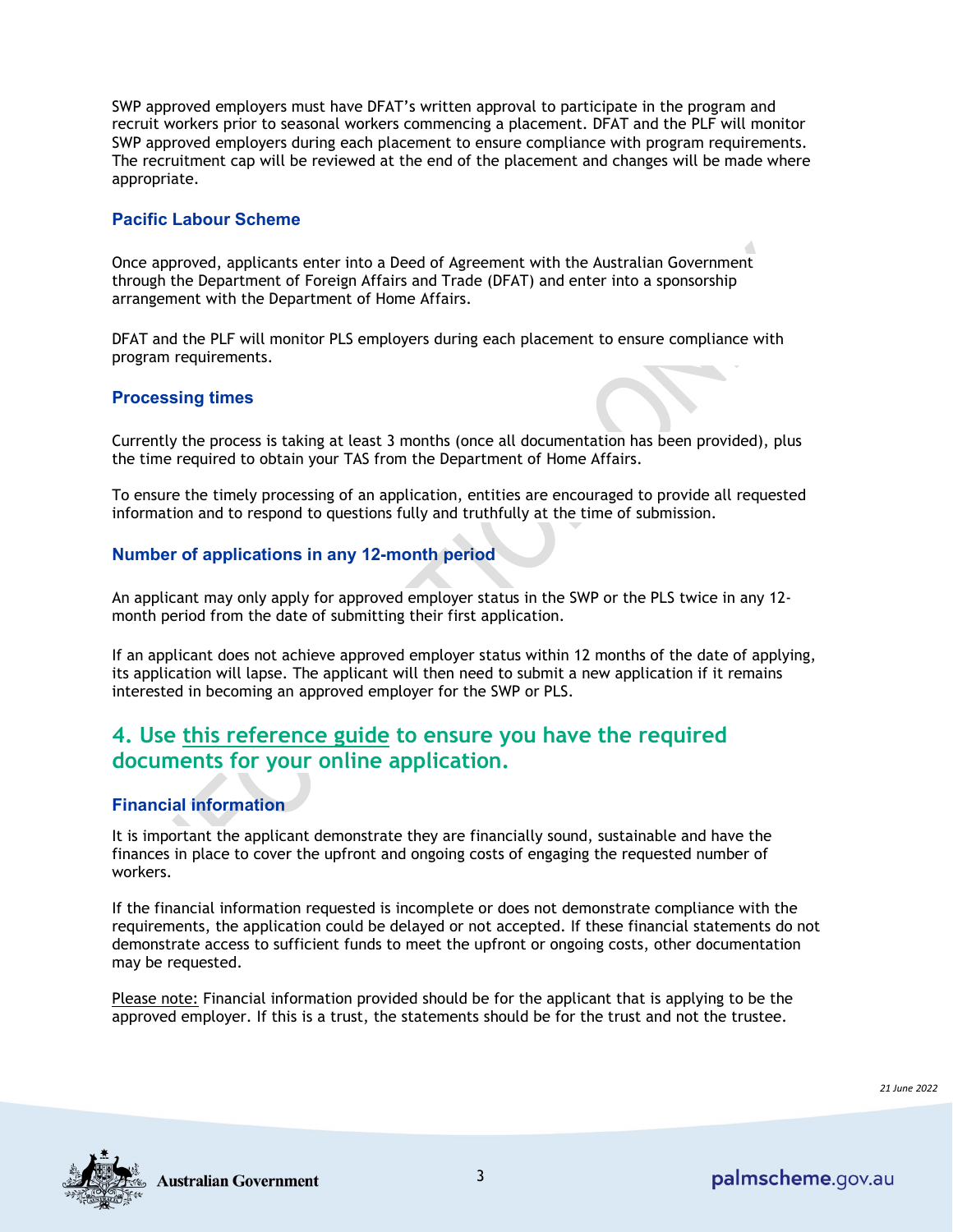#### **Required documents**

For **direct employers**, copies of the last 3 years of financial statements for the business prepared by an external accountant. We do not accept business activity statements (BAS), income tax returns, valuation reports and bank statements.

For **labour hire companies or contractors**, copies of the last 5 years of financial statements prepared by an external accountant, to evidence continuous operation in the industry you are applying for. We do not accept BAS, income tax returns, valuation reports and bank statements.

Applicants should not include financial statements for related entities unless there is a legal financial obligation between the entities (e.g., a deed of cross guarantee). Evidence, such as a copy of the guarantee, will need to be provided otherwise the related entity information will not be considered.

#### **Trusts**

If the applicant is applying as a trustee for a trust, a copy of the trust deed must also be supplied.

### **5. Respond to requests for additional information if required.**

Should DFAT or the PLF require further information to complete the assessment, the applicant will be sent a request for information via email, outlining additional information required and stating a closing date for response.

If the applicant does not respond to the request for information prior to the closing date, the PLF will close the application.

#### **Instructions**

Please ensure you carefully read points 1-5 above and prepare all the information and documents you need before starting your application. Please state all answers clearly and provide detailed information when lodging the application. Finally, please check all parts of the application form are completed before you press 'submit'.

For data security reasons, **it is not possible to save drafts of your form**, so you will need to allow enough time to complete the application in one sitting.

#### **Need help?**

If you have questions what is required to become an approved employer, please email [\(support@pacificlabourfacility.com.au\)](mailto:support@pacificlabourfacility.com.au).

#### **Incomplete applications**

Incomplete applications will not be assessed. Please ensure all parts of the application form are completed.

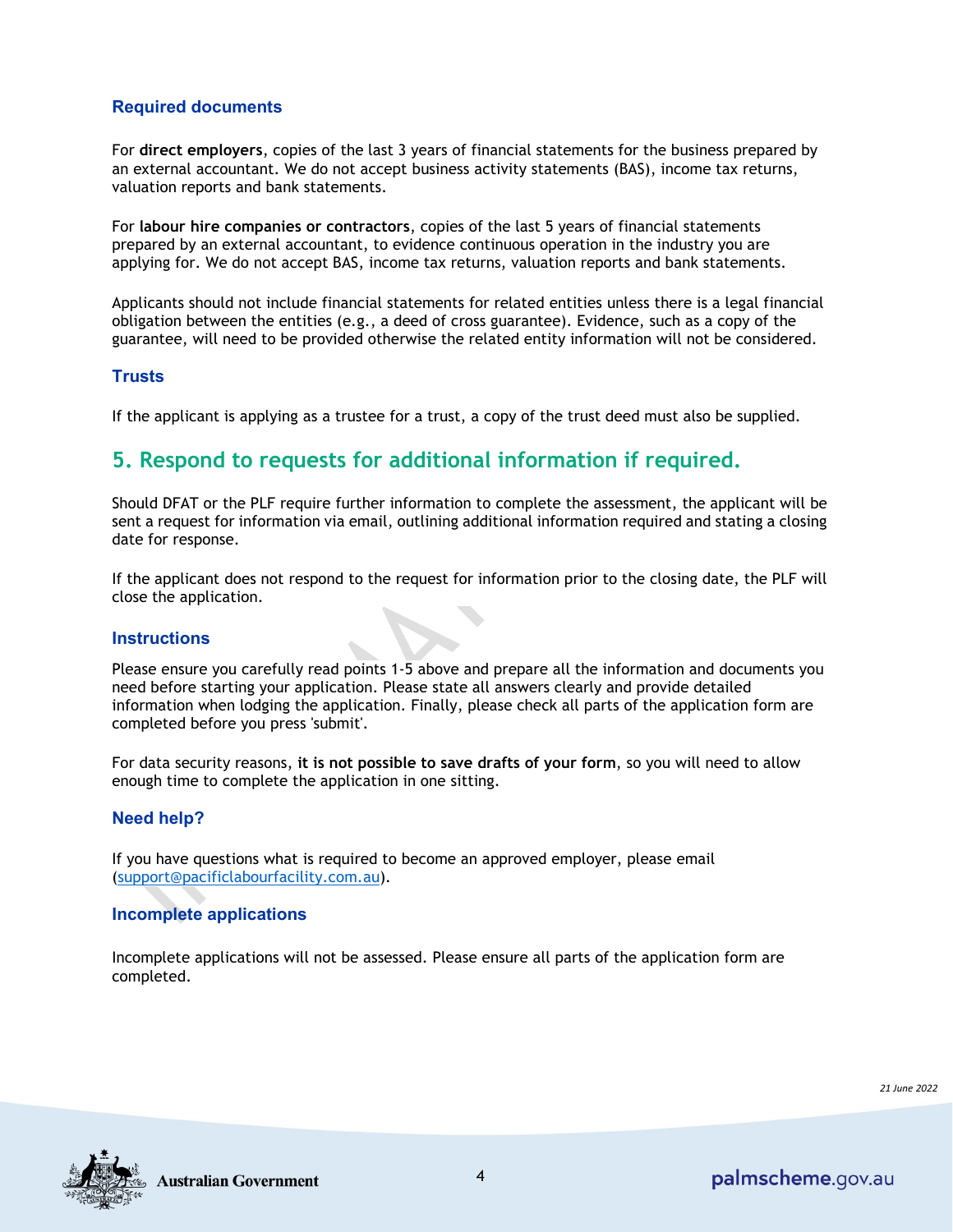# **Which option is this application for?**

Please indicate which option is most applicable (please tick):

- $\Box$  employing seasonal workers in unskilled and low-skilled positions for up to 9 months only (SWP)
- $\Box$  employing workers in low-skilled or semi-skilled positions for between one and 4 years only (PLS)
- $\Box$  both of the above (if your employment needs will be addressed through a combination of workers from both options above).

## **Applicant's business/entity information**

Q1. Legal name of the business/entity

Q2. Business/entity's trading name

Q3. If applying as a trust, what is the trust name?

Q4. ABN of the business

Q5. ABN date of approval

Q6. ACN of the business?

Q7. ACN of the trust (where applicable)?

Q8. ACN date of approval

*21 June 2022*

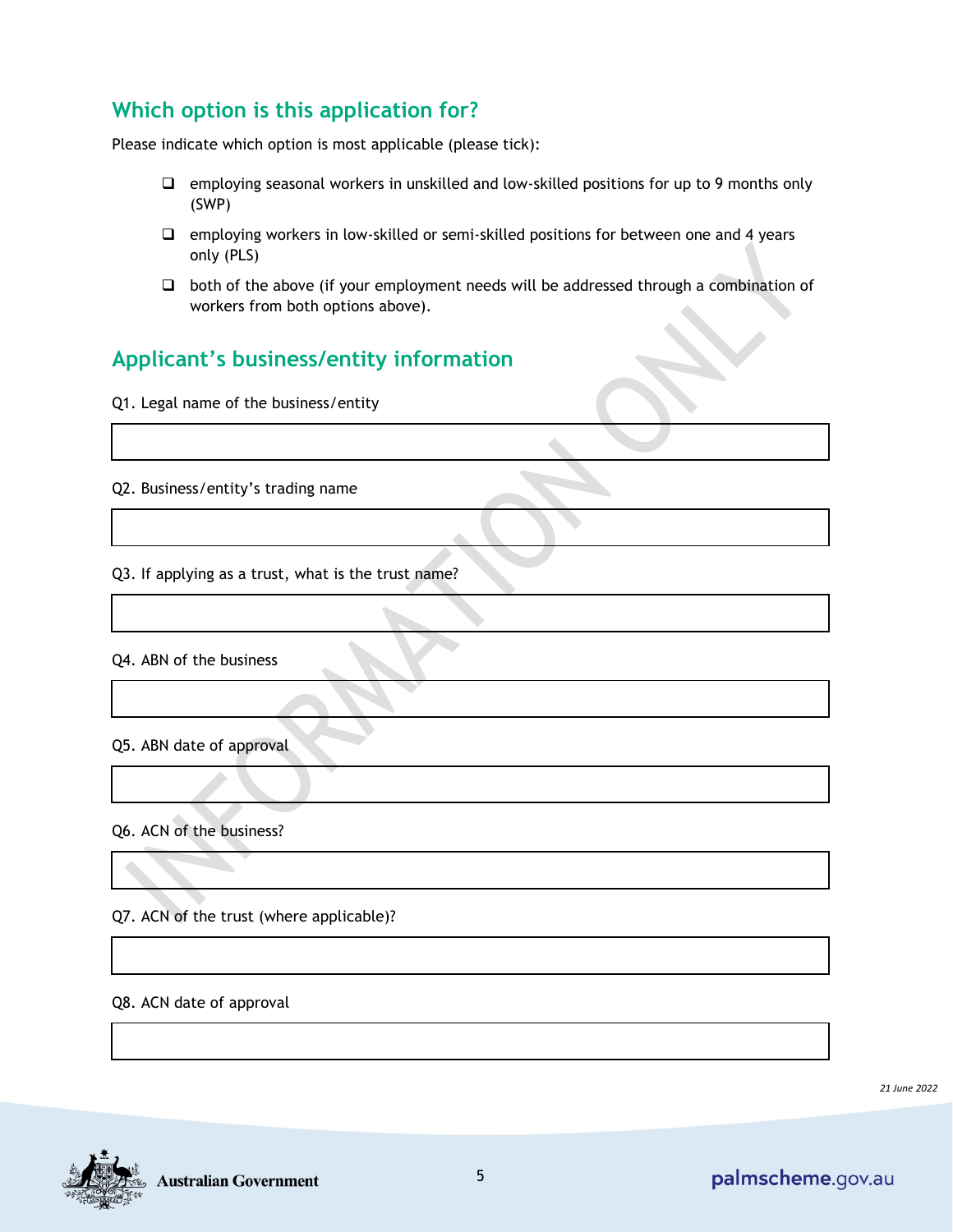Q9. Entity type

- $\Box$  company
- $\Box$  incorporated limited partnership
- $\Box$  incorporated association
- $\Box$  trust
- $\Box$  other

*If 'other' you will be prompted to provide details.*

Individuals, sole traders, and unincorporated companies are not eligible, but can access the programs [via approved labour hire companies.](https://www.palmscheme.gov.au/current-employers)

Q10. Full names, positions, and date of birth of directors and relevant persons



- **Direct employer:** A direct employer will employ workers to perform work in their own business.
- **Contractor**: A contractor will negotiate with eligible businesses for the provision of a service and will enter into agreements with eligible businesses that specify the work to be undertaken and a piece or paddock rate for the work (if applicable). The business pays the contractor a fee for the service.
- **Labour hire company:** A labour hire company will negotiate with eligible businesses for the provision of labour and will enter into agreements with eligible businesses that specify the number of workers to be provided, the type of work to be undertaken and on-hire rates. The business pays the labour hire company a fee for providing on-hire employees to work for them and 'hosts' the workers on their property.

Q11. What type of approved employer is the business/entity applying to become?

- direct employer
- **Q** contractor
- **a** labour hire company

*If you selected 'contractor' or 'labour hire company, you will need to upload a valid labour hire license for QLD, ACT, SA, and NSW.*

### **Entity addresses**

Q12. What is the registered address of the business (not a post office box)?

*21 June 2022*

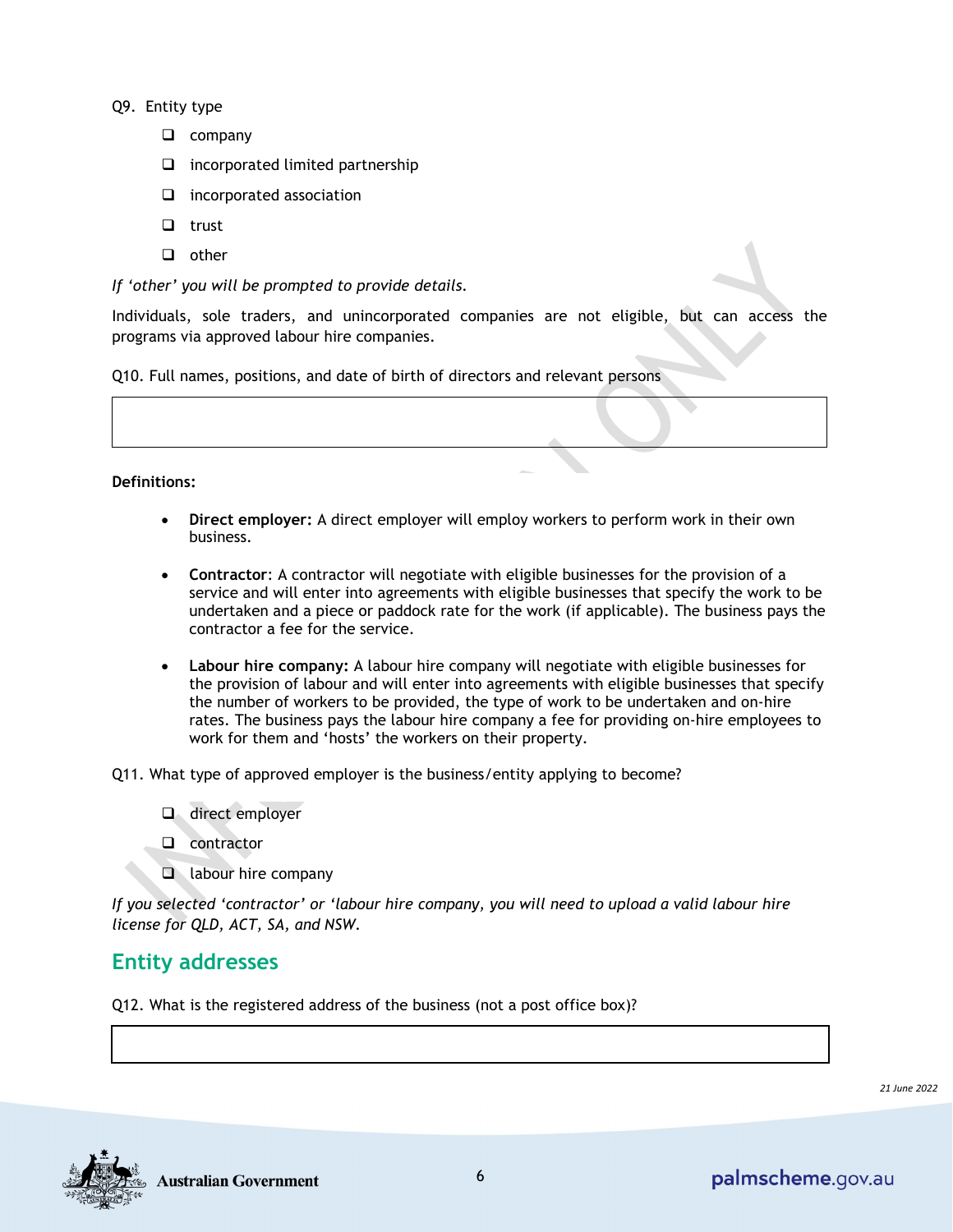Q13. What is the trading address of the business (if different from the registered address)?

Q14. What is the postal address of the business (if different from the registered address)?

### **Previous applications**

Q15. Has the applicant, any related business/entity, or any relevant person/s in the business/entity previously applied to become an approved employer under the SWP or PLS?

- □ Yes
- No

*If you select 'yes', you will be prompted to complete a table outlining your previous applications, including outcomes.* 

### **Details of applicant's employees**

| Employment<br>type | Number | Males | Females | Self-described<br>gender | Indigenous<br>Australians | People living with<br>a disability |
|--------------------|--------|-------|---------|--------------------------|---------------------------|------------------------------------|
| Full time:         |        |       |         |                          |                           |                                    |
| Part time:         |        |       |         |                          |                           |                                    |
| Casual:            |        |       |         |                          |                           |                                    |
| Contractor:        |        |       |         |                          |                           |                                    |
| Total              |        |       |         |                          |                           |                                    |

Q16. How many employees does the business currently have?

Q17. How many permanent employees in the business are Australian citizens or permanent residents?

| Australian citizens |  |
|---------------------|--|
| Permanent residents |  |

Q18. How many foreign workers are currently employed in the business (not under the SWP or PLS)?

| Total      |  |
|------------|--|
| Full time: |  |
| Part time: |  |

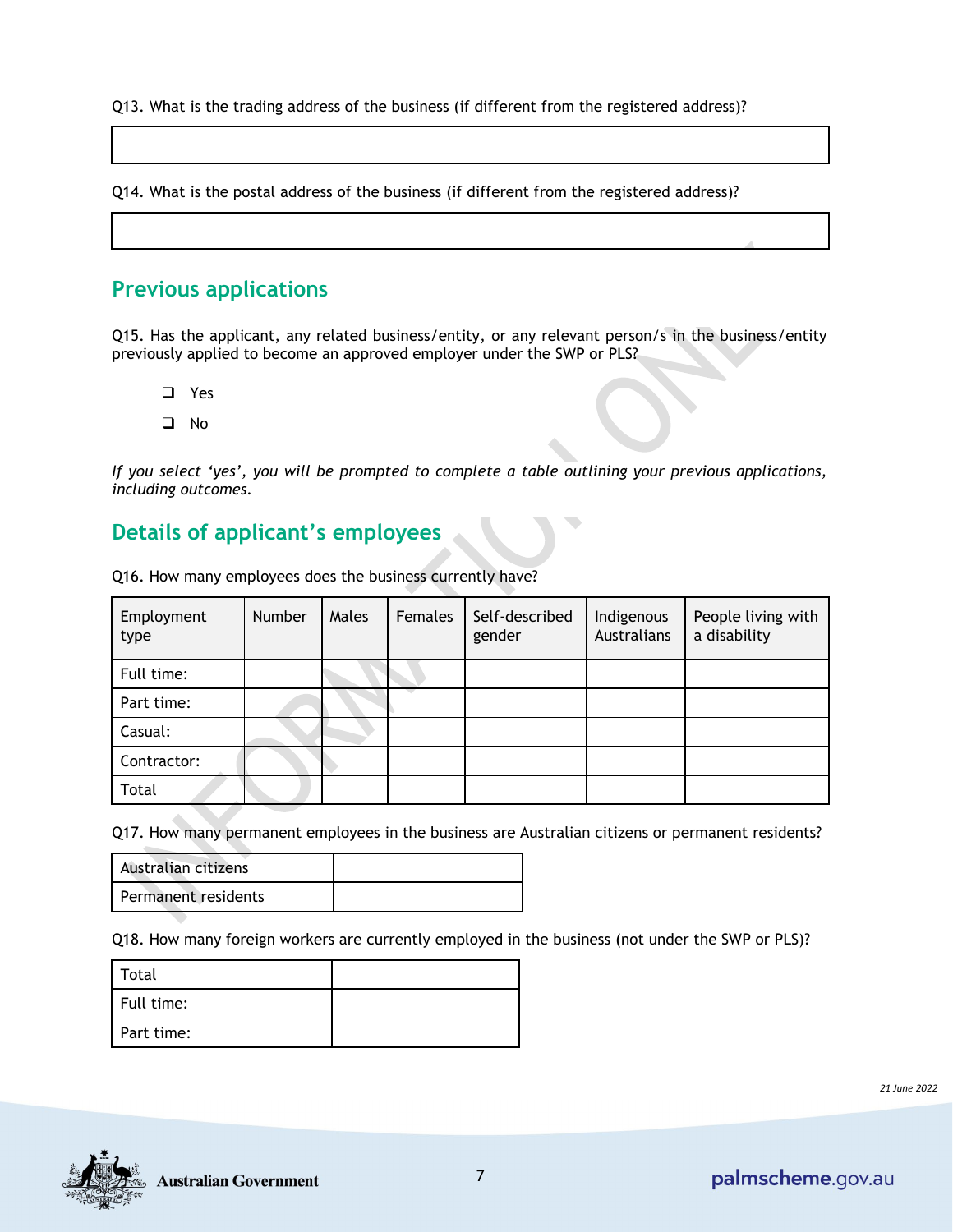| Casual:     |  |
|-------------|--|
| Contractor: |  |

#### **Contact details**

Q19. Please enter the contact person(s) for any communications about this application.

Please note: The Australian Government will only correspond with the nominated contact person regarding this application. If the nominated contact person is an external party representing the entity, evidence of authorisation must be submitted.

#### **Primary contact**

| Name:           |  |
|-----------------|--|
| Position:       |  |
| Contact number: |  |
| Email:          |  |
| Postal address: |  |

#### **Secondary contact**

| Name:           |  |
|-----------------|--|
| Position:       |  |
| Contact number: |  |
| Email:          |  |
| Postal address: |  |

Q20. If the applicant wishes to authorise and identify third parties that the Australian Government may contact to provide further information, please provide details below (e.g., an accountant, lawyer or industry body).

#### **Primary contact**

| Name:           |  |
|-----------------|--|
| Position:       |  |
| Contact number: |  |
| Email:          |  |
| Postal address: |  |

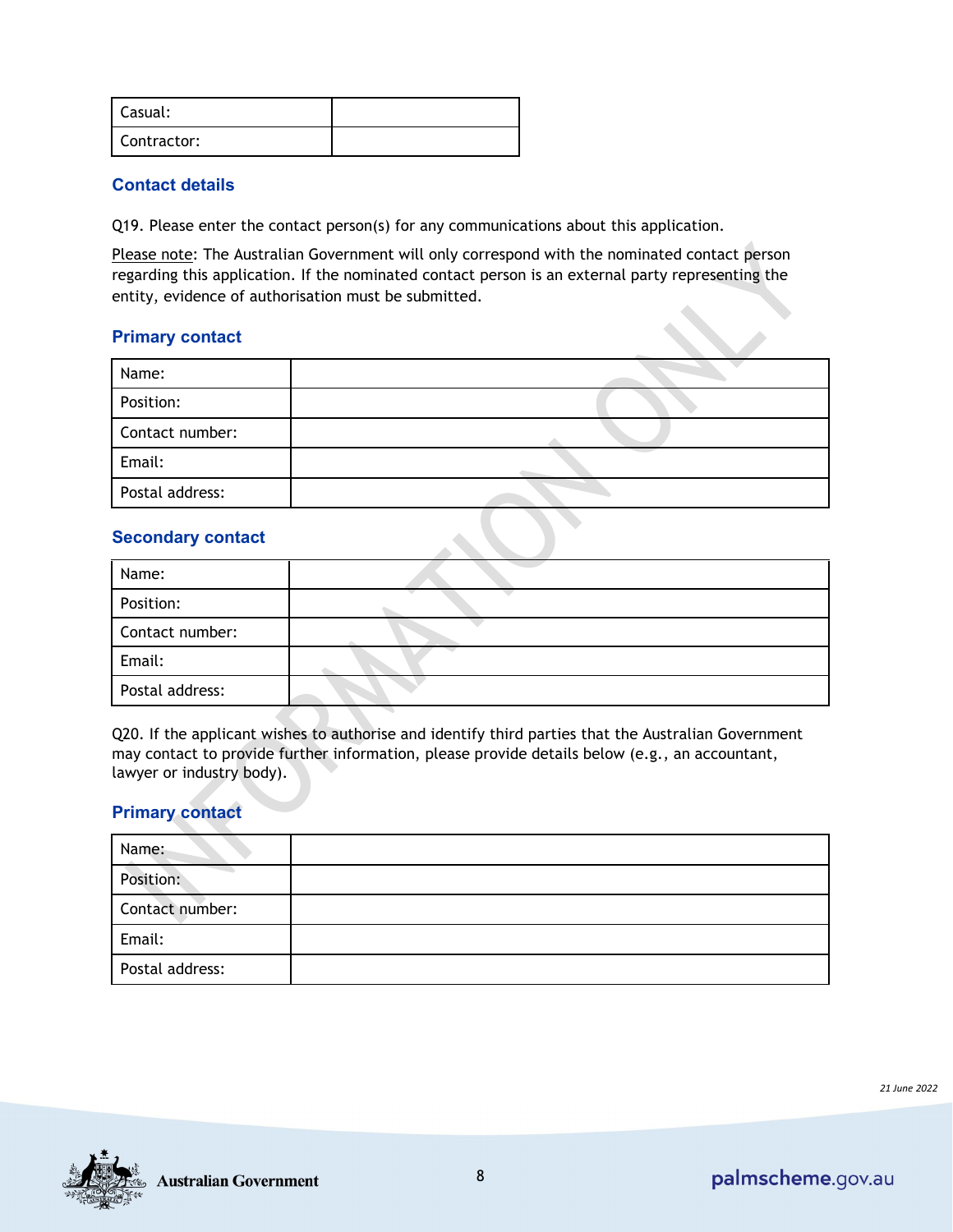#### **Secondary contact**

| Name:           |  |
|-----------------|--|
| Position:       |  |
| Contact number: |  |
| Email:          |  |
| Postal address: |  |

### **Financials**

Q21. Entity's financial statements

**For direct employers**, upload copies of the entity's last 3 years of financial statements prepared by an external accountant. We do not accept BAS, income tax returns, valuation reports and bank statements.

**For labour hire companies and contractors**, upload the entity's last 5 years of financial statements prepared by an external accountant, in the industry you are applying for. We do not accept BAS, income tax returns, valuation reports and bank statements.

*You will be prompted to upload documents here.* 

Please note: The information uploaded will be used to assess the entity's financial state. This includes its capacity to meet the upfront costs of recruiting Pacific Island and Timorese workers and the sustainability and profitability of the entity in all facets of financial credibility.

### **Proposed employment of Pacific island and Timorese workers**

Further information on the Australian and New Zealand Statistical Classification of Occupations (ANZSCO) skill levels can be found [on](https://www.abs.gov.au/ausstats/abs@.nsf/0/598C2E23628BB8FDCA2575DF002DA6B8?opendocument) the Australian Bureau of Statistics website.

Q22. In which of the following eligible sectors will Pacific island and Timorese workers be employed?

- agriculture
- accommodation\*

\*If you selected 'accommodation' and workers are only required for up to 9 months, you will be prompted to provide [an eligible postcode.](https://www.palmscheme.gov.au/eligibility)

- $\Box$  aged care (ANZSCO skill levels 3-5 only, PLS only)
- aquaculture
- $\Box$  disability (ANZSCO skill levels 3-5 only, PLS only)
- $\Box$  horticulture
- $\Box$  hospitality (PLS only)
- $\Box$  meat works (ANZSCO skill level 3-5 only, PLS only)

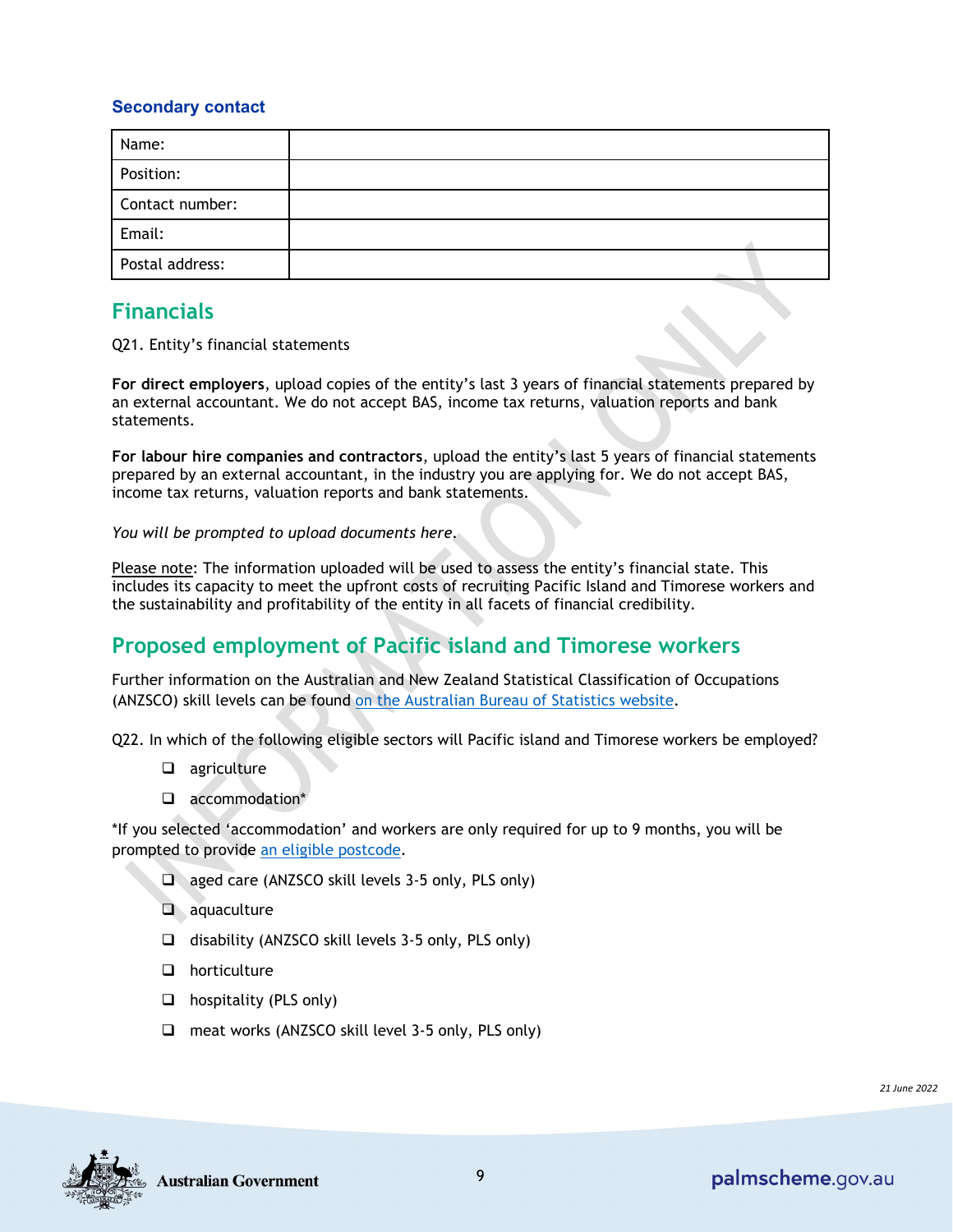- $\Box$  viticulture
- $\Box$  other

*If you selected 'other', you will be prompted to give details.* 

Q23. In which state(s) or territories will workers be recruited?

- **Q** Australian Capital Territory
- □ New South Wales
- **Northern Territory**
- Queensland
- $\Box$  South Australia
- **D** Tasmania
- □ Victoria
- **Q** Western Australia

| Postcode/s |
|------------|
|            |
|            |
|            |
|            |
|            |
|            |

Q24. Please list the town and postcode where workers would be located.

Q25. What is the skill level necessary to complete the tasks required in the business?

- unskilled (ANZSCO skill level 5)
- $\Box$  low-skilled and semi-skilled (ANZSCO Skill Levels 3 to 5)

Further information on the ANZSCO skill levels can be found on the [Australian Bureau of Statistics](https://www.abs.gov.au/ausstats/abs@.nsf/0/598C2E23628BB8FDCA2575DF002DA6B8?opendocument)  [website.](https://www.abs.gov.au/ausstats/abs@.nsf/0/598C2E23628BB8FDCA2575DF002DA6B8?opendocument)

Q26. How many workers would be required for the first recruitment?

|                                                             | For up to 9 months | Between one and 4 years |
|-------------------------------------------------------------|--------------------|-------------------------|
| Full time                                                   |                    |                         |
| Part time (must be 30 or more<br>hours per week on average) |                    |                         |
| Total numbers                                               |                    |                         |

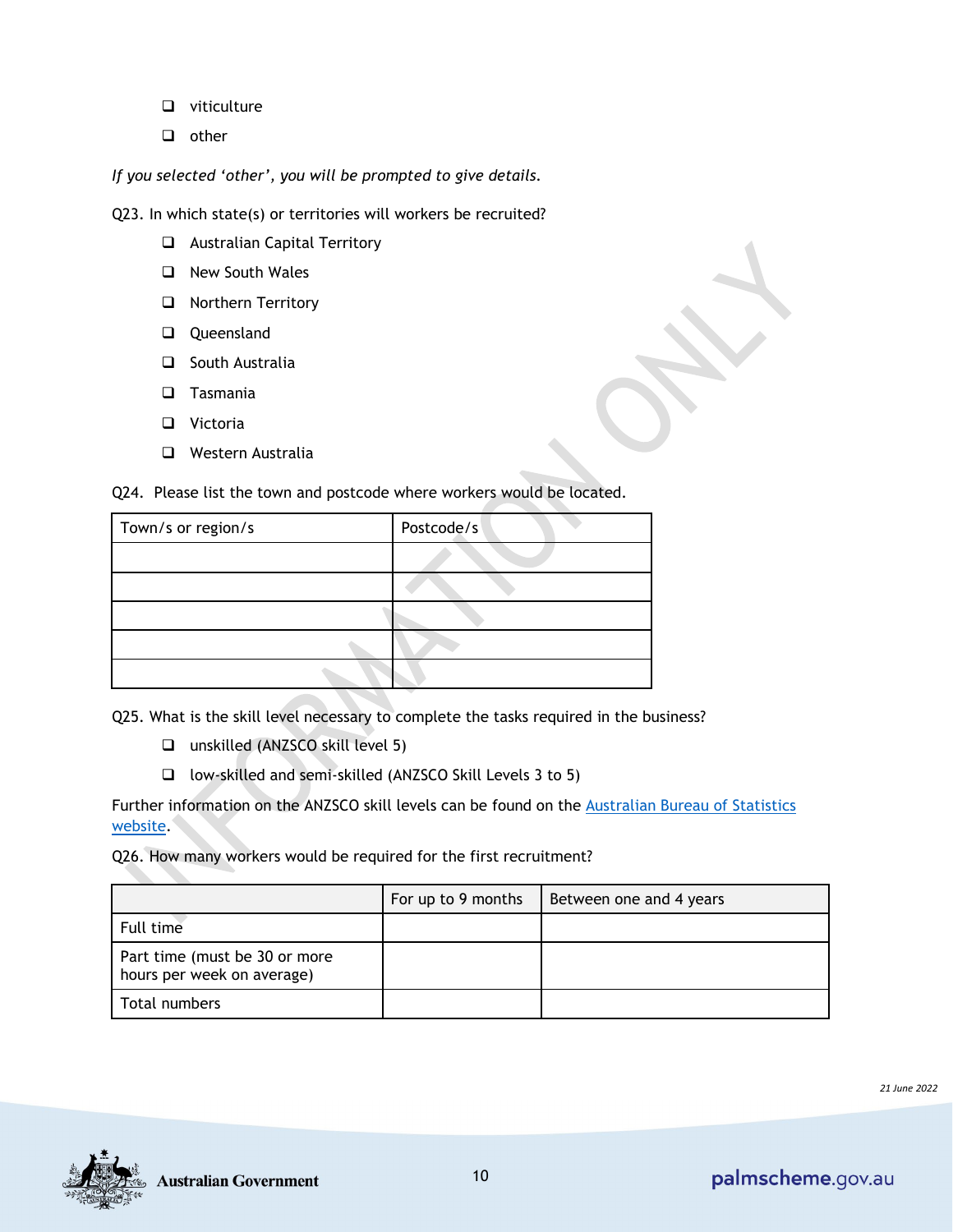Q27. Please state which registered agreement, award or legislation workers may (or will) be employed under, and if relevant, you can upload the supporting documents here.

*You will be prompted to upload your enterprise agreement(s) here.*

Q28. Describe the proposed duties the workers would perform.

*If you have not described them above, you can upload position descriptions here.*

Q29. Please describe or upload copies of the applicant's current business policies and procedures about the employment terms and conditions for its workers (e.g., work health and safety, induction programs, dispute resolution procedures).

*If you have not described them, you can upload relevant documents outlining any business policies and procedures about worker employment terms and conditions here.*

Q30. Please describe or upload documents outlining how the business intends to support workers' arrival and integration into the local community, including how it will comply with health directives (e.g., policies on COVID-19 regulations and restrictions).

*If you have not described them, you can upload relevant documents outlining how the business supports workers' arrival and integration into the community here.*

Q31. Please describe or upload documents outlining the accommodation arrangements provided for workers.

*If you have not described them, you can upload relevant documents on workers' accommodation arrangements here.*

### **Business history**

Please note: All answers to the following questions will be checked and verified by the assessing bodies and taken into consideration in assessing the eligibility of the business/entity to become an approved employer. Non-disclosure or any answers found to be false, misleading, or inaccurate may result in rejection of this application and may result in the termination of any future Deeds of Agreement entered into by the parties.

Q32. Have any of the directors or relevant persons involved with the business/entity currently or previously held the position of director in another business/entity in the past 5 years?

- □ Yes
- No

*21 June 2022*

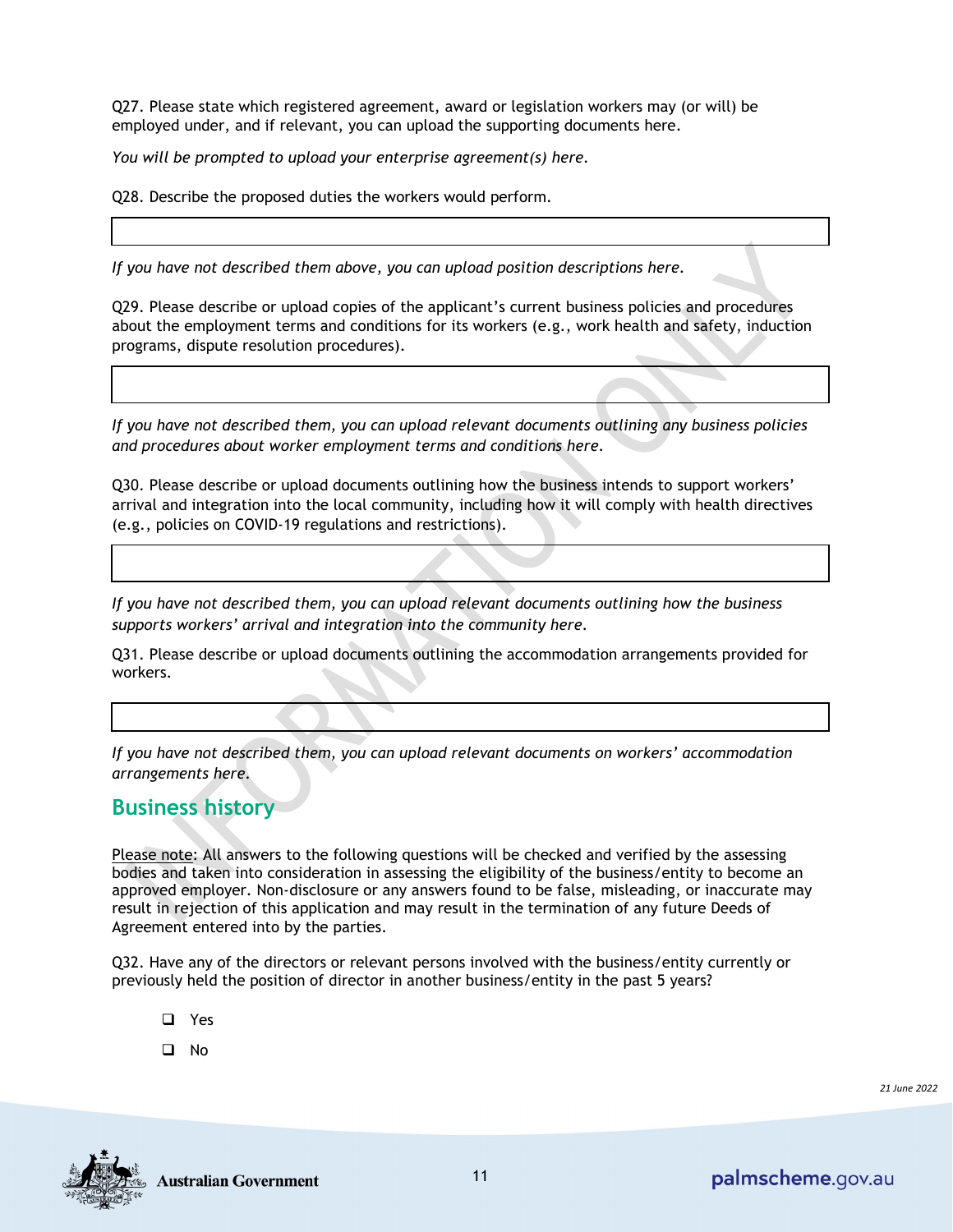*If you select 'yes', you will be prompted to provide the director's name, the business/entity names and ABN/ACN details for those entities*.

Q33. Has the business/entity or relevant persons within the organisation owned, worked in, managed, or similarly been associated with any other entity (e.g., a company, partnership, or trust) which has been subject to a government investigation including compliance with workplace relations, work health and safety, immigration, taxation, or criminal laws as a result of business dealings, both within and outside of Australia?

- □ Yes
- No

*If you select 'yes', you will be prompted to provide details.*

Q34. Does the business/entity have a relationship with any existing SWP or PLS approved employers (e.g., as a related entity or as a previous host organisation for an approved employer)?

- □ Yes
- $\Box$  No

*If you select 'yes', you will be prompted to provide details.*

### **Conflict of interest**

Q35. Does the business/entity have any conflict of interest relating to this application?

State whether the entity has any conflict/s of interest relating to this application or (if applicable) outline the entity's known real, perceived or potential conflict of interest relating to this application. If none, please advise 'no'.

- Yes
- $\Box$  No

*If you selected 'yes', you will be prompted to provide details.*

### **Community engagement**

Q36. How will the business/entity work with key community stakeholders (e.g., community organisations, church groups, sporting clubs, service providers) to support workers to integrate into their host communities?

Please provide the contact details of representatives from relevant community organisations or industry groups who can support these claims. Both contacts may be contacted.

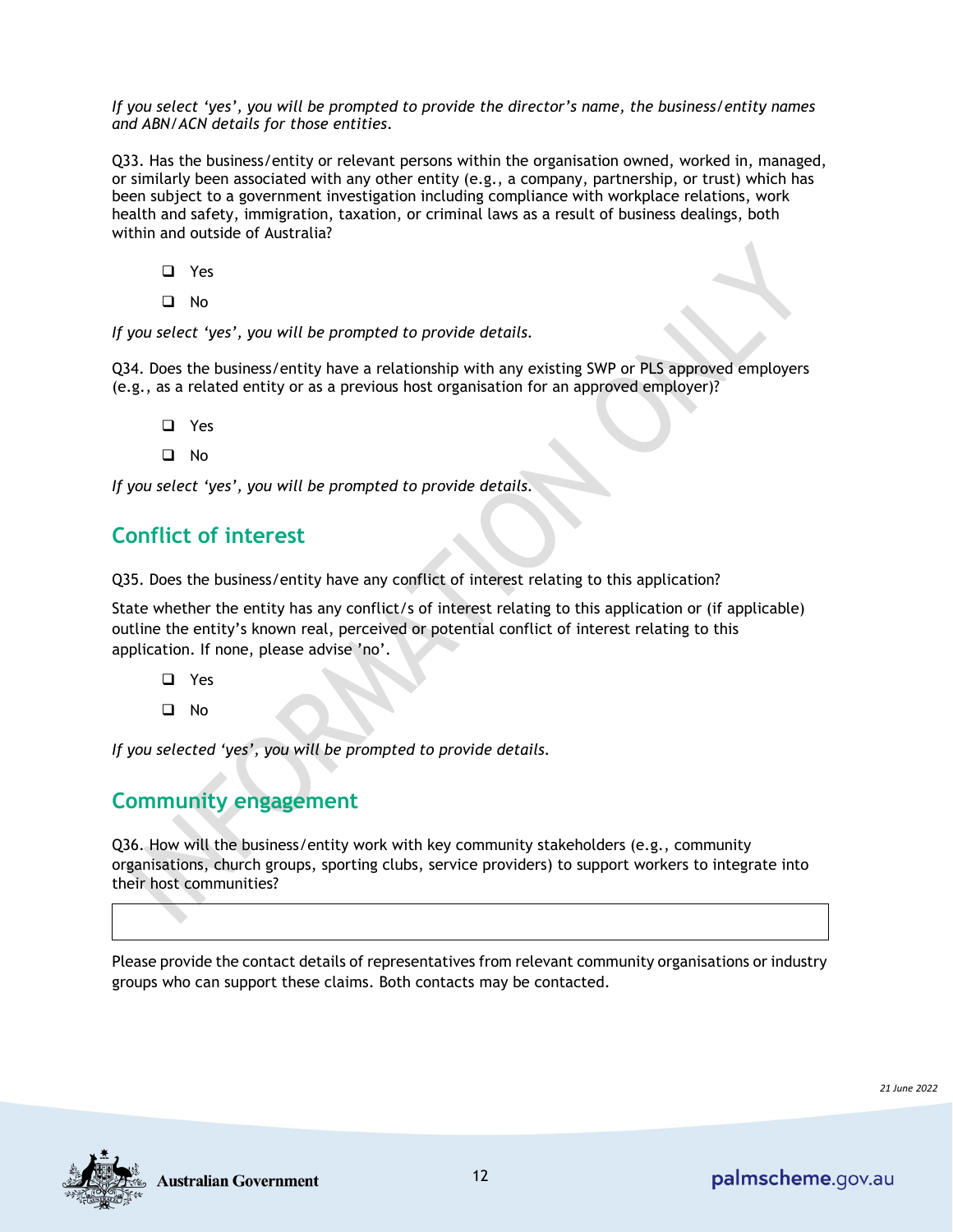#### **Community contact 1**

| Name:                      |  |
|----------------------------|--|
| Contact number:            |  |
| Email:                     |  |
| Relationship to applicant: |  |

#### **Community contact 2**

| Name:                      |  |
|----------------------------|--|
| Contact number:            |  |
| Email:                     |  |
| Relationship to applicant: |  |

### **Agreement to application conditions**

If the business/entity becomes an approved employer, it will be required to comply with the obligations set out in the relevant deed(s) and guidelines. These obligations may include, but may not be limited to, those set out below. Noting this, does the business/entity agree to (please tick each box):

- $\Box$  genuinely test the local labour market for suitable Australian job seekers before seeking to access workers through the SWP or PLS by following guidance provided by DFAT or the PLF, including advertising available vacancies on the Australian Government's Jobsearch website
- $\Box$  obtain and maintain approval as a TAS through the Department of Home Affairs

Please note: if the business/entity does not obtain approval as a TAS within 3 months of being granted provisional approval of your application, DFAT may revoke its provisional approval and a new application will need to be submitted. If the business/entity does not maintain approval as a TAS, its Deed of Agreement may be terminated by the Australian Government.

- $\Box$  only offer positions to workers in eligible occupations and at appropriate skill levels within eligible industries listed on the [PALM scheme website](https://www.palmscheme.gov.au/employers)
- $\Box$  offer a cash advance to workers on arrival to cover reasonable initial living expenses (note these expenses may be recouped as reasonable authorised deductions from the workers' pay during the employment period, in compliance with the SWP and PLS deeds and approved employer guidelines)
- $\Box$  pay prior to the arrival of the workers in Australia the full cost of international airfares as required under the deed
- $\Box$  provide each worker with a minimum of 30 hours of work per week on average as stipulated in the relevant deed/s
- $\Box$  ensure the ongoing wellbeing and welfare of the workers while they are in Australia, including monitoring progress, placement and wellbeing of workers on a regular basis



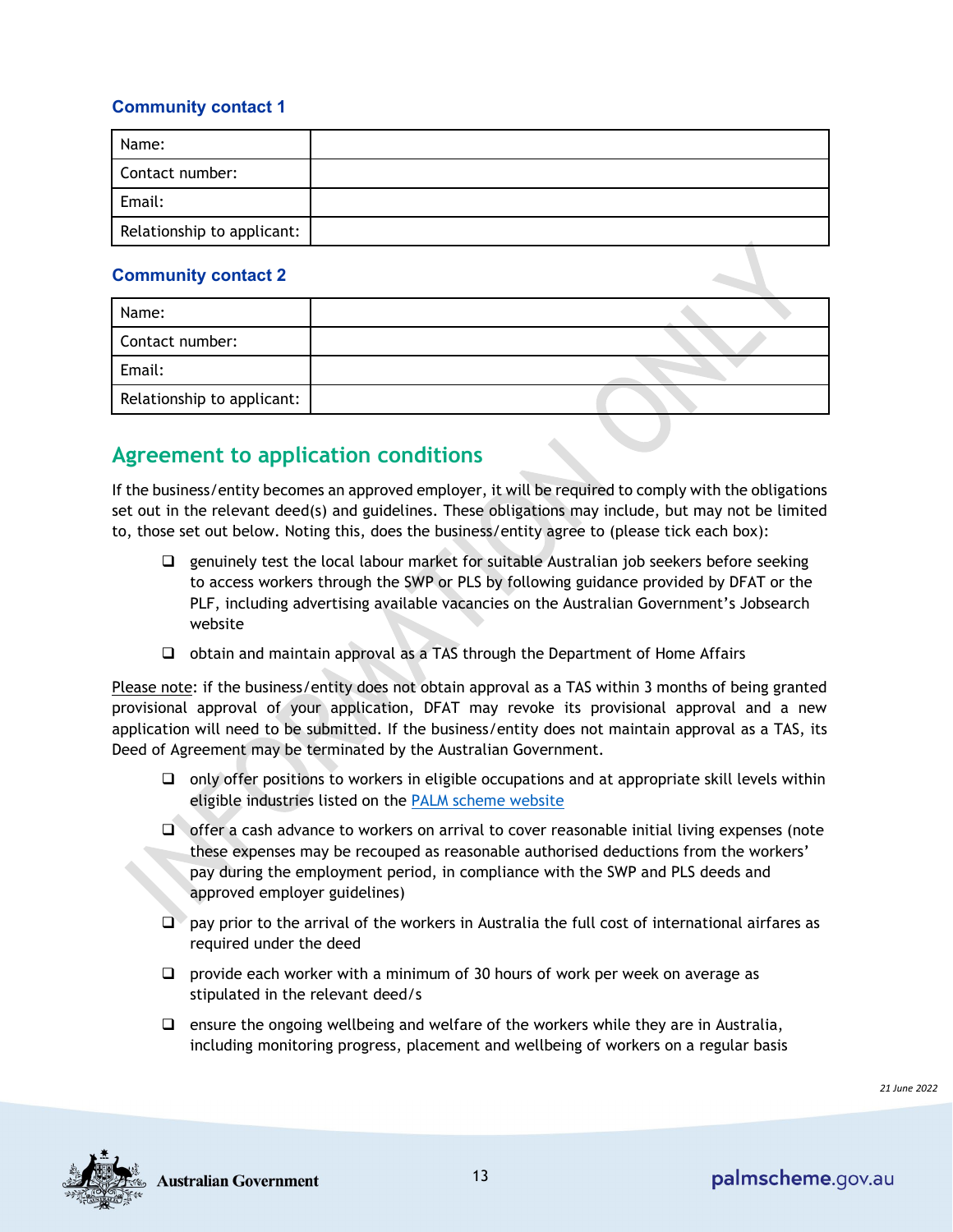- $\Box$  arrange accommodation for workers that:
	- $\circ$  meets relevant state, territory or council regulations or legislative requirements
	- o meets the program's minimum accommodation standards
	- $\circ$  represents value for money and does not exceed the cost to the business/entity.

Please note: this expense can be recouped by authorised deductions from the workers' pay during the employment period.

- $\Box$  provide weekly/fortnightly pay slips to workers that clearly set out gross pay, net pay, itemised deductions, tax and superannuation, and to instruct each worker how to read their pay slip
- $\Box$  ensure any deductions from the workers' pay are authorised under the deed/s, are reasonable, are at actual cost, and have been explained to the workers and agreed to by the workers in advance and in writing, prior to those deductions being made
- $\Box$  help workers comply with their visa obligations (including ensuring they have adequate health insurance during the period of their stay in Australia, and assisting them to depart Australia before their visa expires)
- $\Box$  facilitate access to personal banking, a superannuation account and a tax file number for each worker
- $\Box$  assist workers to participate in Australian Government-funded eligible training while they are in Australia
- $\Box$  ensure workers have freedom of choice, association and movement outside of working hours, and facilitate access to religious, recreational, shopping, health and other facilities as required.

If the business/entity is offered an SWP or PLS Deed of Agreement, does it or its representatives agree:

- $\Box$  to sign and return a copy of the deed/s within 20 business days of receipt of the deed/s (if a deed is not returned within the time frame, the offer to become an SWP or PLS approved employer may be withdrawn)
- $\Box$  to engage in a respectful manner at all times with the Australian Government and its representatives and with partner countries' governments and their representatives
- $\Box$  that any deed/s will be subject to obtaining and maintaining any labour hire licence(s) applicable in any states/territories where workers may be placed.

Q37. Please tell us how you heard about the PALM scheme?

- **D** PALM scheme website
- DFAT website
- □ Facebook
- $\Box$  print media (e.g., newspaper article, magazine, pamphlet)
- □ recommendation from another SWP/PLS approved employer
- □ recommendation from DFAT

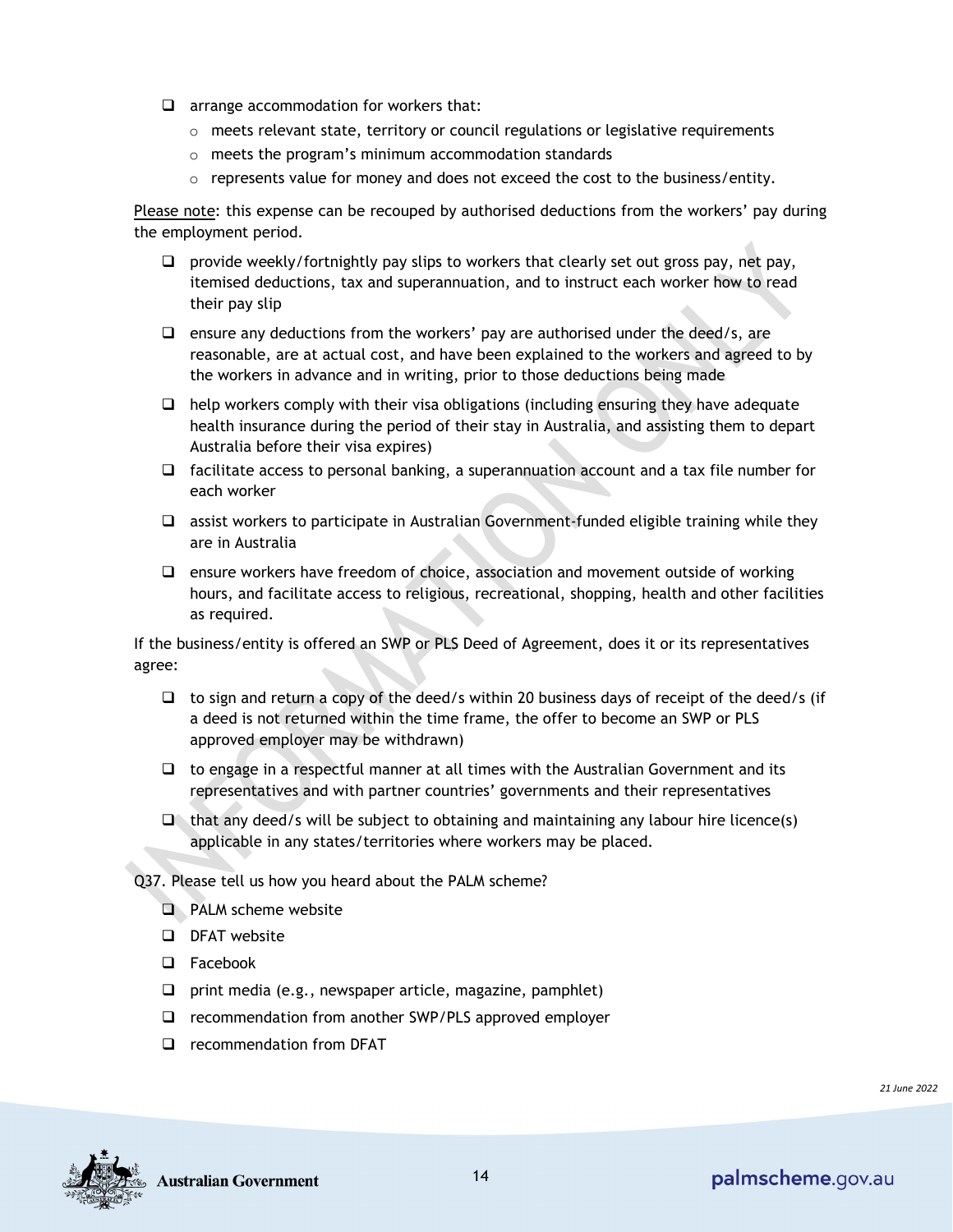- $\Box$  involvement in the SWP
- $\Box$  involvement in the PLS
- $\Box$  attendance at exhibition or event
- □ involvement in Northern Australia Worker Pilot Program
- $\Box$  direct contact from the PLF
- $\Box$  other

*If you select 'other', you will be prompted to provide details.* 

### **Privacy statement**

#### **What is personal information?**

Personal information is information or an opinion about an individual. Personal information includes a person's name and contact details.

Personal information is protected by law, including under the federal Privacy Act 1988 (Privacy Act).

Sensitive information is a type of personal information which attracts a higher level of protection and includes information about an individual's criminal record, cultural or linguistic background and health information.

#### **Who collects applicants' personal information?**

The SWP and the PLS are together known as the PALM scheme (the **scheme**). The 2 programs are Australian Government initiatives and are run by the Department of Foreign Affairs and Trade (DFAT). The Pacific Labour Facility (PLF) is a project team within Palladium International Pty Ltd. Palladium acts as a managing contractor for DFAT, by assisting with assessing worker suitability for the scheme, promoting the SWP and PLS and administering the PLS. This form is provided by DFAT and the PLF.

#### **Collection, use and disclosure of personal information**

DFAT and the PLF may collect personal information (and sensitive information) from and disclose personal information (and sensitive information) between each other. They may also collect personal information from and disclose personal information to:

- you
- your referees/community contacts
- Commonwealth agencies and their contracted providers, including, but not limited to
	- o the Department of Home Affairs
	- o the Fair Work Ombudsman
	- o the Department of Health
	- $\circ$  the Australian Taxation Office
	- o the Australian Federal Police
	- o the Australian National Audit Office; and/or

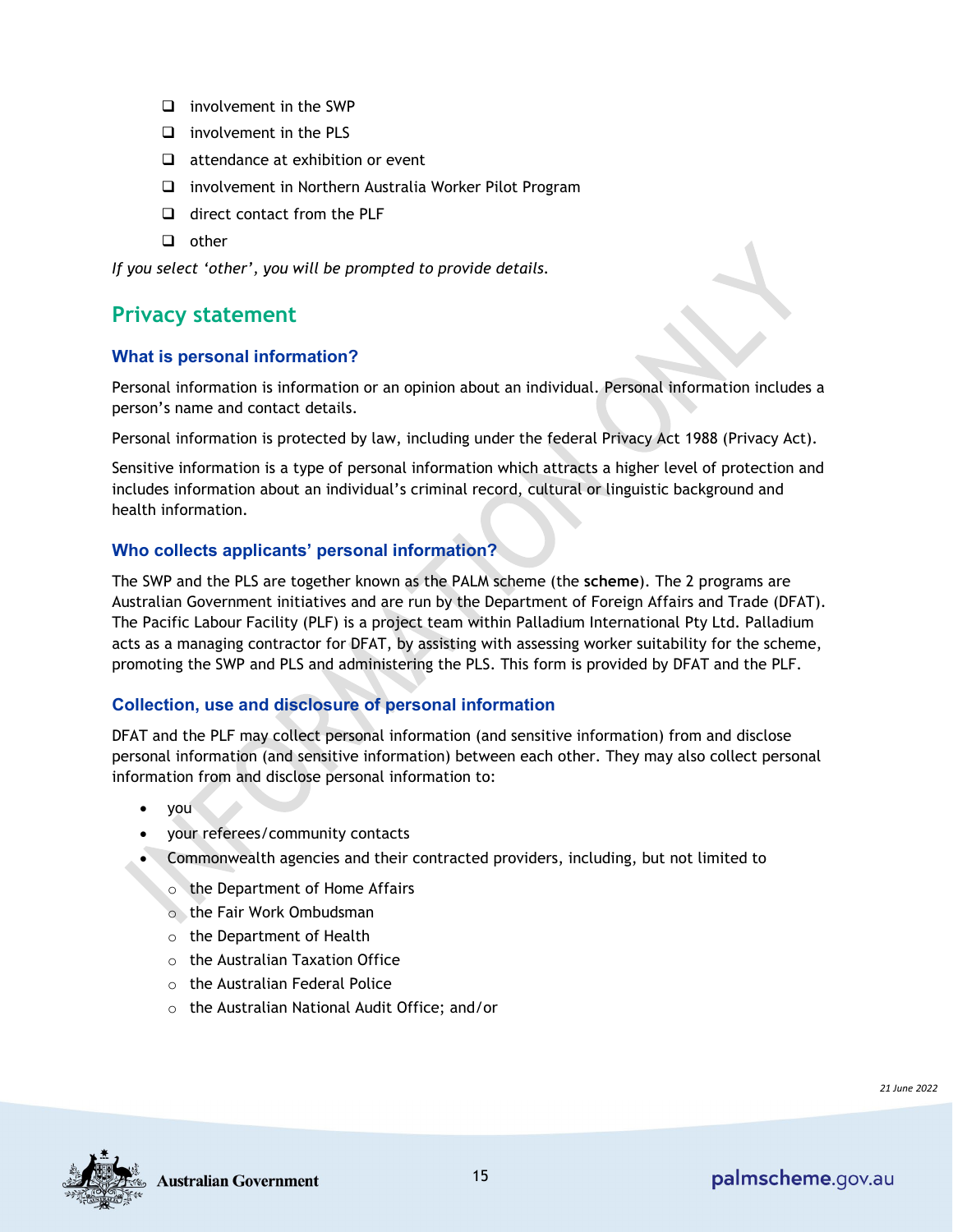- state or territory agencies and their respective contracted providers, including, but not limited to
	- o law enforcement agencies
	- o health agencies
	- o workplace health and safety agencies
	- o workers compensation agencies and/or
- local governments and their authorities
- Ministers and their offices, members of Australian parliaments and parliamentary committees
- diplomatic missions and consulates within Australia
- universities, colleges, schools and other educational or training institutions, and
- any other person, agency or organisation which may be able to contribute information relevant to your suitability to participate in the relevant program
	- o if consent has been provided, or
	- $\circ$  where it is otherwise permitted, including where it is required or authorised by or under an Australian law or a court or tribunal order.

DFAT and the PLF use the collected personal information for the purposes of administering the scheme and related purposes. Related purposes include:

- assessing applications to become an approved employer
- program deed administration
- sending SMS alerts related to the scheme
- program evaluation and research, and
- facilitating the appropriate monitoring of the safety of premises associated with the scheme.

#### **Overseas disclosure of personal information**

For the purposes outlined above, DFAT and the PLF may disclose the personal information collected about you or from you, including the name and contact details of the individuals nominated by you as relevant contacts, to third parties operating outside Australia, including Australian external territories, foreign governments, non-government agencies and/or individuals who are able to contribute information relevant to your suitability to participate in the relevant program.

DFAT and PLF seek your consent to disclose this personal information to the overseas recipients.

These overseas recipients may not have the same privacy protection obligations as Australia for personal information.

By submitting this form, you confirm that you consent to your personal information being disclosed overseas and that you will always gain consent of other individuals to the overseas disclosure of their personal information prior to providing information about them. This means that Australian Privacy Principle 8.1, as set out in the Privacy Act, will not apply to the disclosure of the personal information provided to overseas recipients.



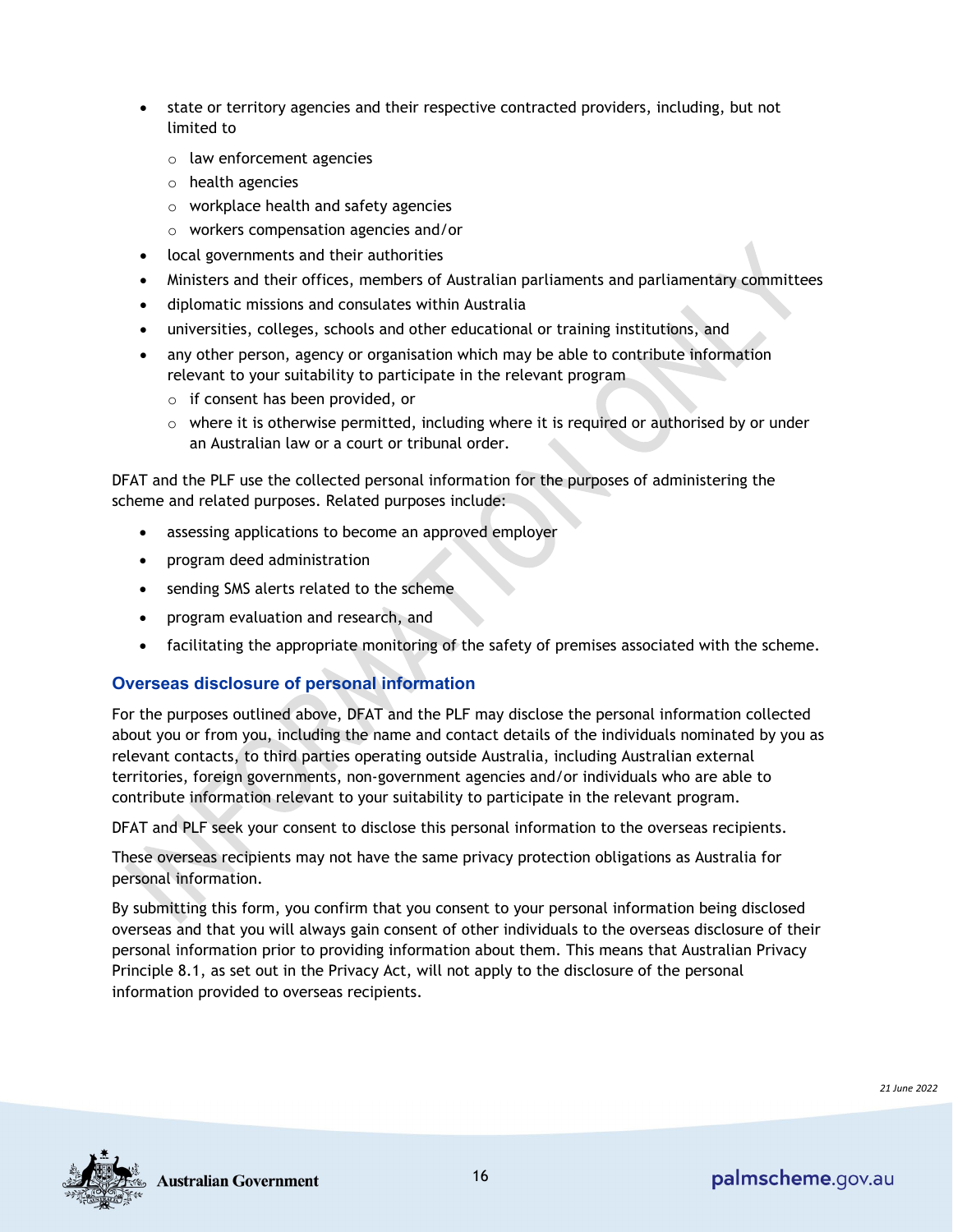#### **Does personal information have to be provided?**

If you do not provide some or all of the personal information requested in the application form, DFAT and/or the PLF may not be able to adequately assess your suitability, and therefore the processing of your application and your participation in the scheme may be impacted.

#### **Privacy policies**

DFAT and the PLF each have a privacy policy which includes further information about how you may access and seek correction of personal information and how you can make a privacy-related complaint and the complaint-handling process.

DFAT's privacy policy is available at: [dfat.gov.au/about-us/corporate/privacy.](https://dfat.gov.au/about-us/corporate/privacy/Pages/privacy.aspx)

The PLF's privacy policy is available at: [palmscheme.gov.au/privacypolicy.](https://www.palmscheme.gov.au/privacypolicy)

Please tick the box below to indicate you have read and understood the privacy statement and the linked privacy policies.

Yes

#### **Privacy consent and declaration**

By submitting this form, you confirm that:

- if you have provided your own personal information in this form, you have read, understood and consent to the collection, use and disclosure of your personal information, including sensitive information, in accordance with the above privacy statement and the relevant privacy policies
- if you provide another person's or other peoples' personal information in this form, or otherwise as part of your participation in the relevant program, the individual/s to whom the personal information, including sensitive information, relates has/have:
	- $\circ$  been made aware of the privacy statement, the relevant privacy policies and advised to familiarise themselves with the content of the privacy statement and the relevant privacy policies
	- o consented to DFAT and the PLF collecting, using and disclosing their personal and sensitive information
	- o consented to DFAT and the PLF disclosing their personal information overseas
- you understand that overseas recipients may not be subject to laws which protect your information in a similar way to the Privacy Act, which means you may not be able to seek redress in a foreign jurisdiction
- you understand that overseas recipients may also be subject to a law which compels them to disclose your information to a third party, and
- having read the above points about overseas disclosure:
	- $\circ$  you agree that we are not required to ensure that overseas recipients handle personal information in compliance with the Australian Privacy Principles and subject

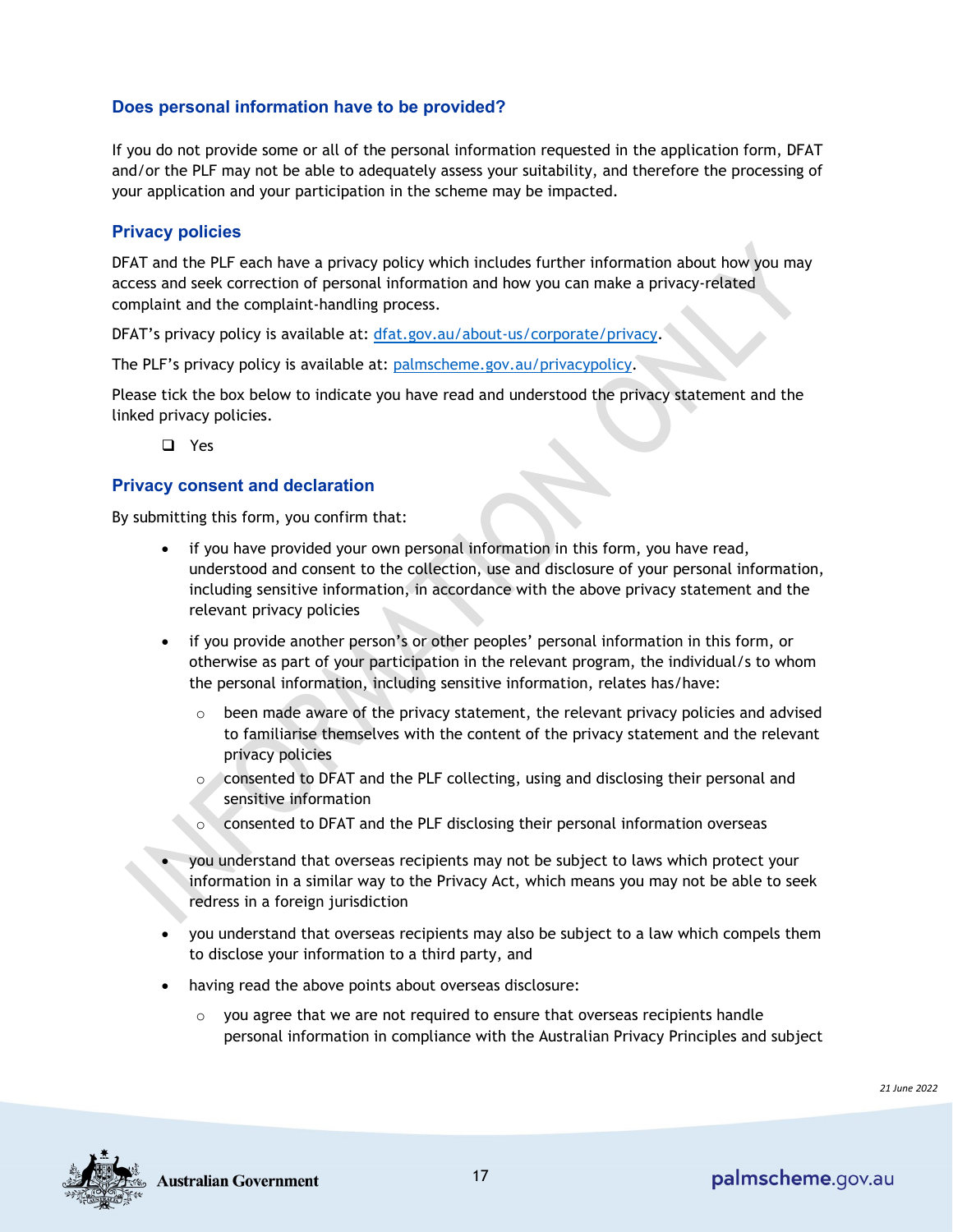to your consent to overseas disclosure, we will not be accountable if any overseas recipient contravenes the Australian Privacy Principles, and

 $\circ$  you consent to the disclosure of your personal information outside of Australia. If you do not consent, please contact us to discuss this and don't select 'yes' below.

**Please tick the box below to indicate you have read and understood the privacy consent and declaration.**

□ Yes

#### **Disclaimer**

Submission of this application form is not to be taken to be or relied upon as an offer capable of acceptance by any person or as creating any form of contractual, quasi contractual, restitutionary or promissory estoppel rights, or rights based on similar legal or equitable grounds, whether implied or otherwise.

Neither the Australian Government, nor its officers, employees, agents or advisers will be liable to any applicant or any other person on the basis of any contract or other understanding (including any form of contractual, quasi contractual, restitutionary or promissory estoppel rights or rights based on similar legal or equitable grounds) whatsoever, or in negligence, as a consequence of any matter relating or incidental to this application or an applicant's participation in this application process, including instances where:

- an applicant is not invited to participate in the SWP or PLS following submission of this application
- the Australian Government varies the application process
- the Australian Government decides to terminate the application process, not proceed to any subsequent process, or not to contract for all or any of the requirements, or
- the Australian Government exercises or fails to exercise any of its other rights in relation to this application process*.*

Participation in any stage of this application process or in relation to any matter concerning this application process will be at each applicant's sole risk, cost and expense. The Australian Government will not be responsible in any circumstance for any costs or expenses incurred by any applicant in preparing or lodging an application or in taking part in this application process or taking any action related to this application process.

**Please tick the box below to indicate you have read and understood this disclaimer.**

**D** Yes

### **Declaration**

**I declare that:** 

- the contents of this application have been read and understood and I agree to observe the conditions noted in this form
- all information submitted is complete and accurate